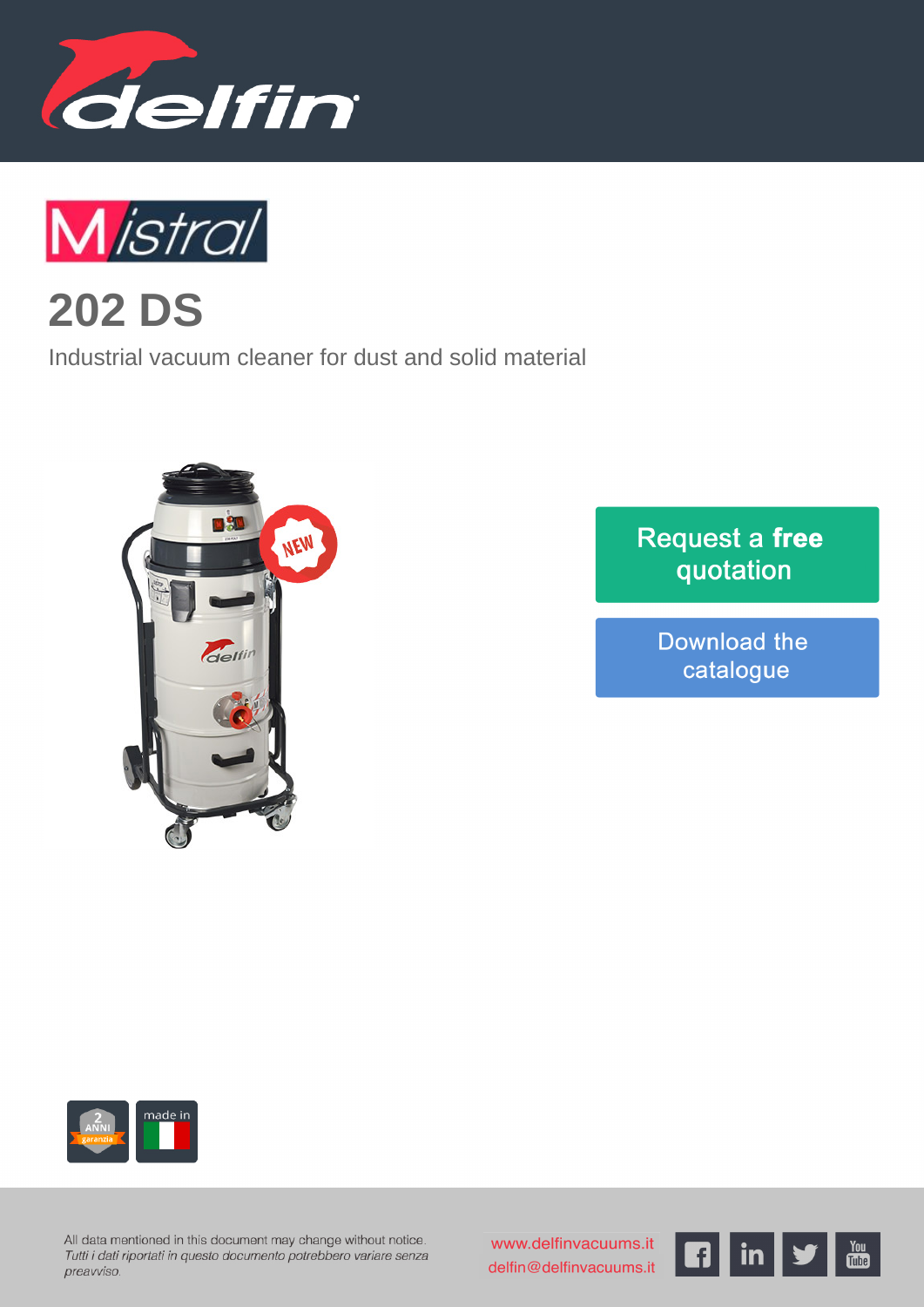





Industrial vacuum cleaner for dust and solid material

## **The Mistral 202 DS,compact and powerful, is the true best seller of the light industrial Mistral line.**

Its unique technical features

make it the best vacuum cleaner in its category,unmatched on the market. Fromfood industrytoconstructions,frompharmaceuticals labstosurface preparationoperation, the Mistral 202 DS solved and continues to solve cleaning and dust extraction problems of industries and professionals worldwide. No application is impossible for this great compact vacuum cleaner.In this new

version we took our best-selling vacuum cleaner and we made it even more innovative with:

- • DUSTOPfilter cleaning system using pressure differential
- $\bullet$  a

new conical filter with large filtration surface of 3m2

- • more
- efficiency in the cleaning process
	- • easier

filter replacementkeeping

unchanged the key points of success:

- • Highest filtration efficiency in its segment
- • 100% Steel construction, Compact and portable
- • Can vacuum directly into disposable polyester

## bags

 • Accessory kit D40 included



All data mentioned in this document may change without notice. Tutti i dati riportati in questo documento potrebbero variare senza preavviso.

www.delfinvacuums.it delfin@delfinvacuums.it